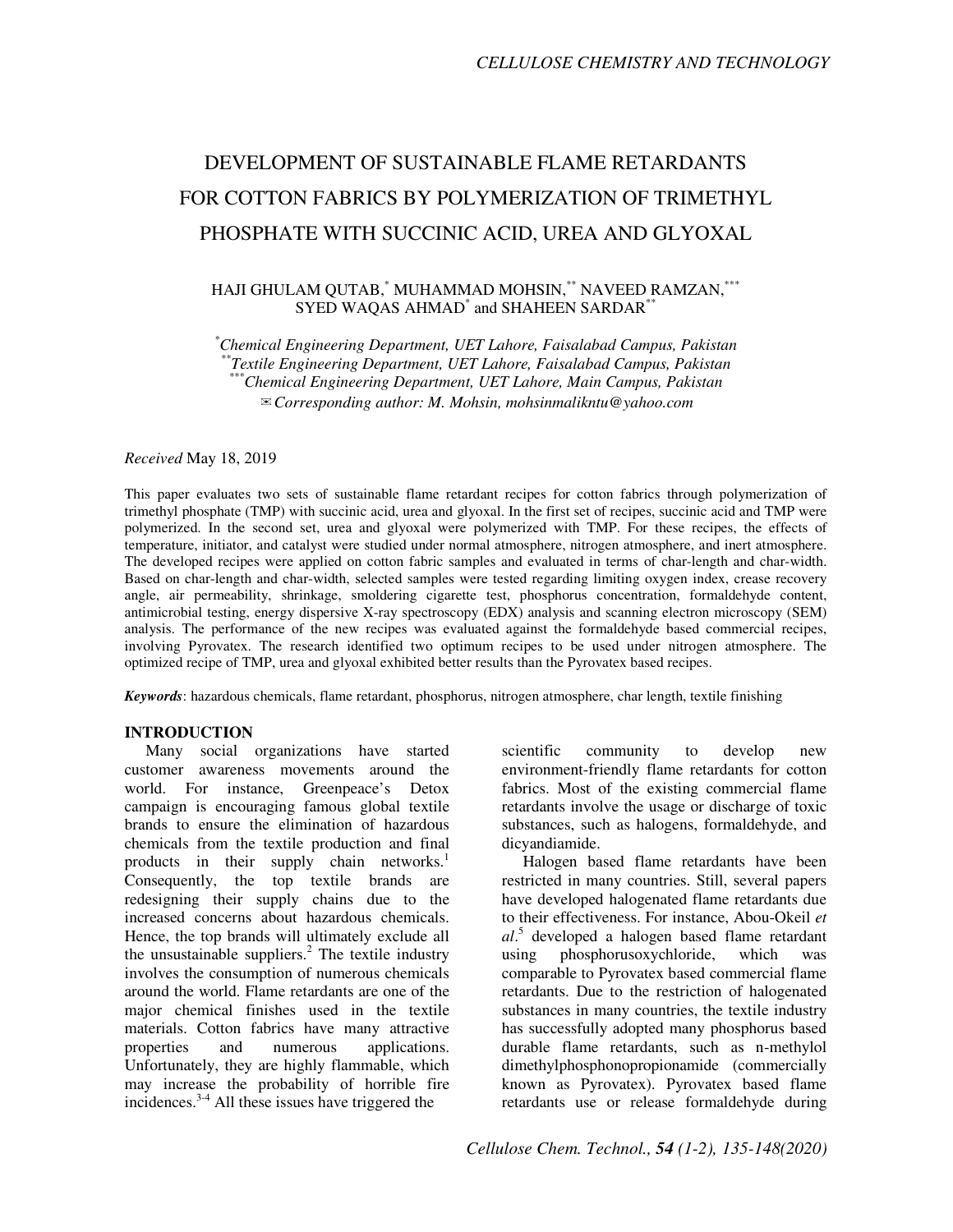application or consumer use. Formaldehyde is a toxic substance, causing many health issues, including cancer.<sup>6</sup> In addition to the halogenated and phosphorus based flame retardants, several emerging technologies, such as nanotechnology and bio-macromolecules, have offered ecofriendly<br>alternatives. Nanotechnology based flame Nanotechnology based flame retardants involve several issues, such as durability and toxic nanoparticles.<sup>7</sup> The use of bio-macromolecules (*e.g.* plant based and protein based) also has many disadvantages, such as lower char-length,<sup>8</sup> unacceptable LOI,<sup>9-10</sup> lower durability, poor washing fastness, high cost, and limited sources for bulk production.<sup>11</sup> Such issues related to the flame retardants based on the nanotechnology and bio-macromolecules restrict their acceptance by the textile industry.

The development or modification of phosphorus based flame retardants is the current focus of the scientific community. Unfortunately, toxic substances, such as formaldehyde and dicyandiamide, have been used in the production or application of several phosphorus based flame retardants. For instance, Zheng *et al*. <sup>12</sup> and Zhang *et al*. <sup>13</sup> used formaldehyde during the production of phosphorus based flame retardants. The formaldehyde release can be reduced using butane tetra carboxylic acid, but this substance has several issues, such as low tensile strength, and very high cost.<sup>14</sup> Many papers described the development of formaldehyde-free flame retardants. Wang *et al*. <sup>11</sup> developed a phosphorus based flame retardant without the use of formaldehyde. However, toxic dicyandiamide was used as a catalyst. They reported the release of ammonia during the application. Zheng *et al*. 15 developed a phosphorus based flame retardant without the use of formaldehyde. They used methylene phosphonic acid, urea, ethanol and<br>dicvandiamide. Lu  $et$   $al$ ,  $\frac{1}{6}$  developed dicyandiamide. Lu et developed formaldehyde free phosphorus based flame retardant using diphosphonic acid, hydroxyethylidene, and ethanol, while dicyandiamide was used as catalyst. Jia *et al*. 17 developed a phosphorus based flame retardant using pentaerythritol, phosphoric acid, ethanol, urea and dicyandiamide. Lu *et al*. <sup>18</sup> developed a phosphorus based durable flame retardant using urea, ammonium polyphosphate and dicyandiamide as a catalyst. From the literature review, it can be concluded that most of the efficient flame retardants involve toxic substances, such as halogens, formaldehyde, and dicyandiamide.

Trimethyl phosphate is a phosphorus based, halogen free, and formaldehyde free flame retarding agent, which has been reported as an effective flame retarding agent. Chung *et al*. 19 studied the flame retardant properties of polyurethane using TMP. They used TMP for the degradation of polyurethane and indicated that the degraded product was changed to phosphorus containing oligourethanes. Tsunekawa *et al*. 20 used TMP to improve the conductivity of lithiumion batteries. Wang *et al*. <sup>21</sup> used TMP to decrease the flammability of lithium-ion batteries. In addition, TMP has been used as fire retardant in plastics manufacturing.<sup>22</sup> MacDonald *et al*. <sup>23</sup> used TMP as flame retardant and concluded that the TMP is a good alternative to halogenated flame retardants. Hence, TMP can be used as an effective ingredient in flame retardant recipes, if its performance can be enhanced for cotton fabric.

Typically, crosslinkers are used to enhance the durability and certain other performance properties of cotton fabric. Nevertheless, most of the cross-linkers reported in the literature are toxic and contain formaldehyde. However, succinic acid is a bio-based formaldehyde free alternative finishing agent for cotton fabrics. $24-25$ Chen and  $Wang<sup>26</sup>$  used succinic acid as crosslinking agent for cotton cellulose using nano titanium dioxide as a catalyst and achieved an effective crosslinking reaction between succinic acid and cellulose. Several studies also reported the use of glyoxal as a formaldehyde free crosslinker for cotton fabrics.<sup>27-28</sup> Lee and  $\text{Kim}^{28}$ treated cotton fabrics with a glyoxal-glycol mixture as a formaldehyde free durable press finish by the pad-dry-cure method and indicated improved whiteness, good strength retention, and good wrinkle recovery angle. Fouda *et al*. 29 treated cotton fabric with glyoxal and indicated good tensile strength and antibacterial activity in the presence of chitosan. Glyoxal has many advantages, such as wide availability, low cost, good functionality, and good solubility in water.<sup>30</sup> Kittinaovarat et al.<sup>30</sup> treated fabric with glyoxal and indicated better durable press performance and antibacterial ability than those of fabric treated with chitosan. The reaction between glyoxal and urea makes DHEU (dihydroxy ethylene urea), which reacts with formaldehyde to make dimethylol dihydroxy ethylene urea (DMDHEU). DMDHEU and its modified products are the most widely used resins in the textile industry.<sup>23</sup> However, they release carcinogenic formaldehyde, which is a great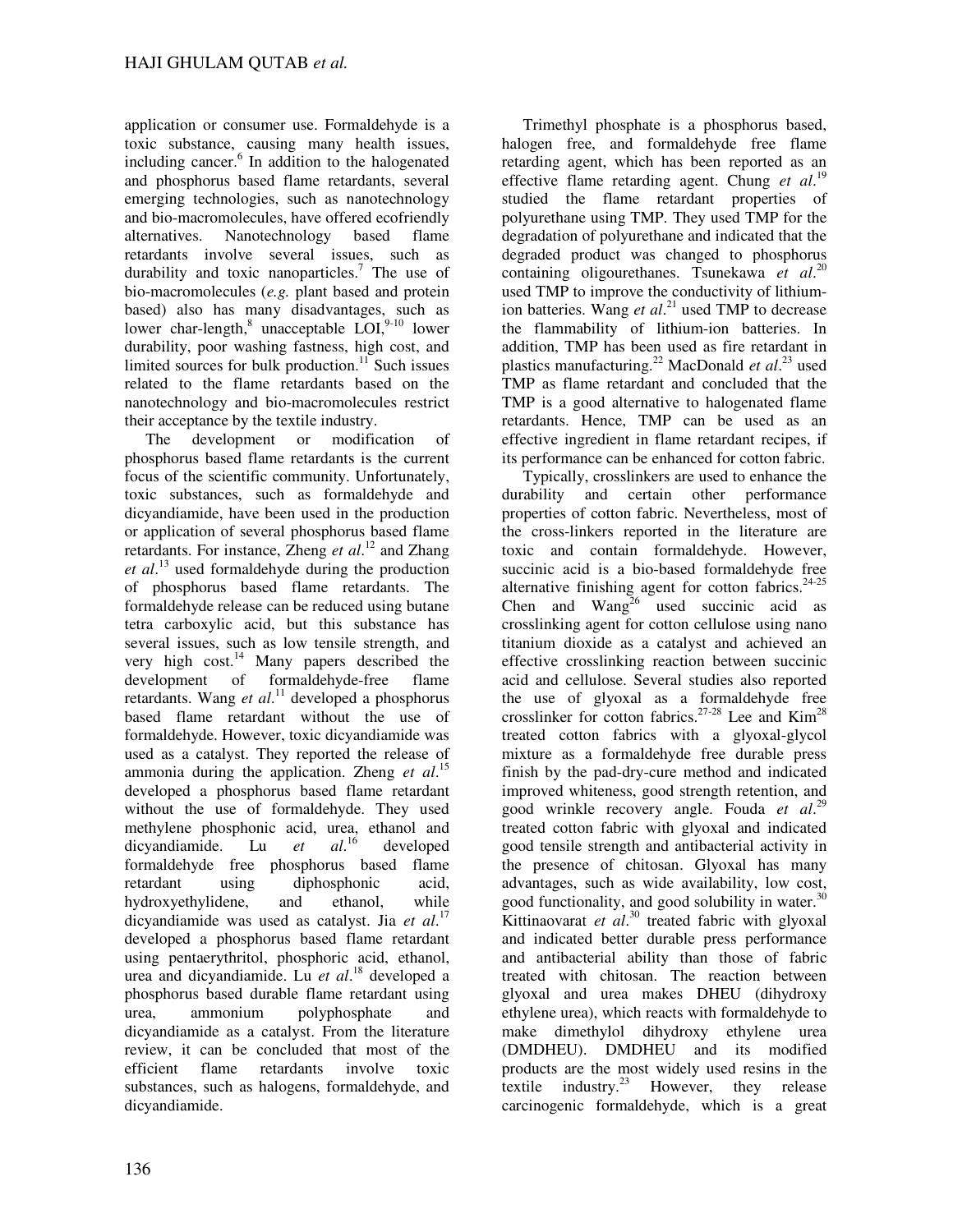concern for brands and consumers. This paper uses potassium persulfate as initiator. Choi $31$  used potassium persulfate as a free radical initiator for the polymerization of a formaldehyde free durable press finish for cotton fabrics. They indicated good properties. El-Shafei *et al*. <sup>32</sup> used potassium persulfate as a free radical initiator to polymerize the chitosan and butyl acrylate for cotton fabrics.

This paper uses TMP with two sets of recipes. Succinic acid was polymerized with TMP and potassium persulfate in the first set of recipes, while the urea-glyoxal mixture was polymerized with TMP in the second set of recipes under various conditions. The performance of the proposed flame retardant recipes was compared against the Pyrovatex based flame retardant recipes.

## **EXPERIMENTAL**

In this research, 100% bleached cotton fabric samples were used in all the recipes. The bleached cotton fabric was purchased from Kamal Textile Faisalabad, Pakistan. The proposed new recipes used trimethyl phosphate (TMP) as halogen free flame retarding agent, sodium hypophosphite (SHP) as catalyst for succinic acid recipes, succinic acid (SA), urea (U), and glyoxal (G) as formaldehyde free crosslinkers, potassium persulfate (PPS) as initiator, and acetic acid and sodium bicarbonate to adjust pH. All these chemicals for the proposed new recipes were purchased from Sigma Aldrich. All the chemicals were laboratory grade and were used as received without any purification. For comparison purpose, the Pyrovatex based commercial recipes used Pyrovatex CP new (PVTX) as commercial flame retardant obtained from Huntsman. Knittex-CHN (CHN) as formaldehyde based catalyst and phosphoric acid (PA) as enhancer were obtained from Huntsman.

The polymerization was performed under normal atmosphere, inert atmosphere, and nitrogen atmosphere. Inert atmosphere means vacuum condition, in which all the air is pumped out. In nitrogen atmosphere, the vacuum is first created by removing all the air and then nitrogen is filled into the flask.

Two separate sets of recipes were developed based on different crosslinkers. In the first set of recipes, the succinic acid was used as crosslinker with TMP (Table 2). In the second set of recipes, the combination of urea and glyoxal was used as crosslinker with TMP (Table 3). Table 2 and Table 3 provide full details about all the recipes developed for the cotton fabric samples. After the polymerization of one hour, the resultant flame retardant recipes were applied on the cotton fabric samples, using the padding process at 80% pick-up. The percentage values for the fire retardant in the tables (1-5) represent fire retardant

concentration in water. After padding, the fabric was dried at 100 °C for three minutes and cured at 180 °C for two minutes. Then, the fabric was washed with 0.5% detergent solution at the 80% pick-up and later dried at 100 °C for three minutes.

Before testing, all the fabric samples were conditioned for 24 hours at 20  $^{\circ}$ C temperature (T  $^{\circ}$ C) and 65% relative humidity. The polymerization recipes were optimized considering the char-length and charwidth that were determined using the vertical burning test (BS 5438 Test 2B). Then, the following tests were performed on some selected recipes: limiting oxygen index (LOI %) (ASTM D2863) by using LOI apparatus (YZS-100A), crease recovery angle in degrees (CRA) (BS EN 22313 test method) by using a Shirley crease recovery tester (SH-149), air permeability retention (%) (ASTM D737) by the air permeability apparatus, model HY0461L, warp-wise shrinkage  $(\%)$  and weft-wise shrinkage  $(\%)$  (AATCC) test method 135), smoldering cigarette test before and after five washes (minutes) (EN 1021), phosphorus concentration (ppm) (using Olsen's method), formaldehyde content in fabric (ppm), energy dispersive X-ray spectroscopy (EDX) analysis, antimicrobial testing (AATCC 147 test method) and scanning electron microscopy (SEM) analysis (after four minutes of gold coating) performed by using a Seron SEM model AIS1800C, Korea. Fourier transform infrared spectroscopy (FTIR) analysis (32 background scans in the wavelength range from 650 to  $4000 \text{ cm}^{-1}$ ) was performed by using Agilent CARY 630 apparatus. The TGA of samples was performed to record the mass loss during heating from 25 °C to 600 °C, at a heating rate of 10 °C/min. A NETZSCH TG 209F1 Libra (Germany) evolution analyzer was used to perform TGA.

## **RESULTS AND DISCUSSION**

This section summarizes and interprets the results obtained after synthesis and application of the two sets of proposed recipes. The proposed recipes were compared against two commercial recipes involving Pyrovatex CP new and phosphoric acid. Besides, the effect of using only TMP or only a crosslinker (*i.e.* succinic acid, urea, or glyoxal) was tested under different concentrations. When using only TMP or a crosslinker, the fabric samples burned completely (Table 1).

Table 2 summarizes the char-length and charwidth for the recipes involving succinic acid and TMP. Under normal atmosphere (Case 1), the catalyst and initiator were not used, and the temperature was different for each recipe. In this case, the samples burned fully for each recipe. In Case 2 to Case 5, the polymerization was performed in nitrogen atmosphere. In Case 2, the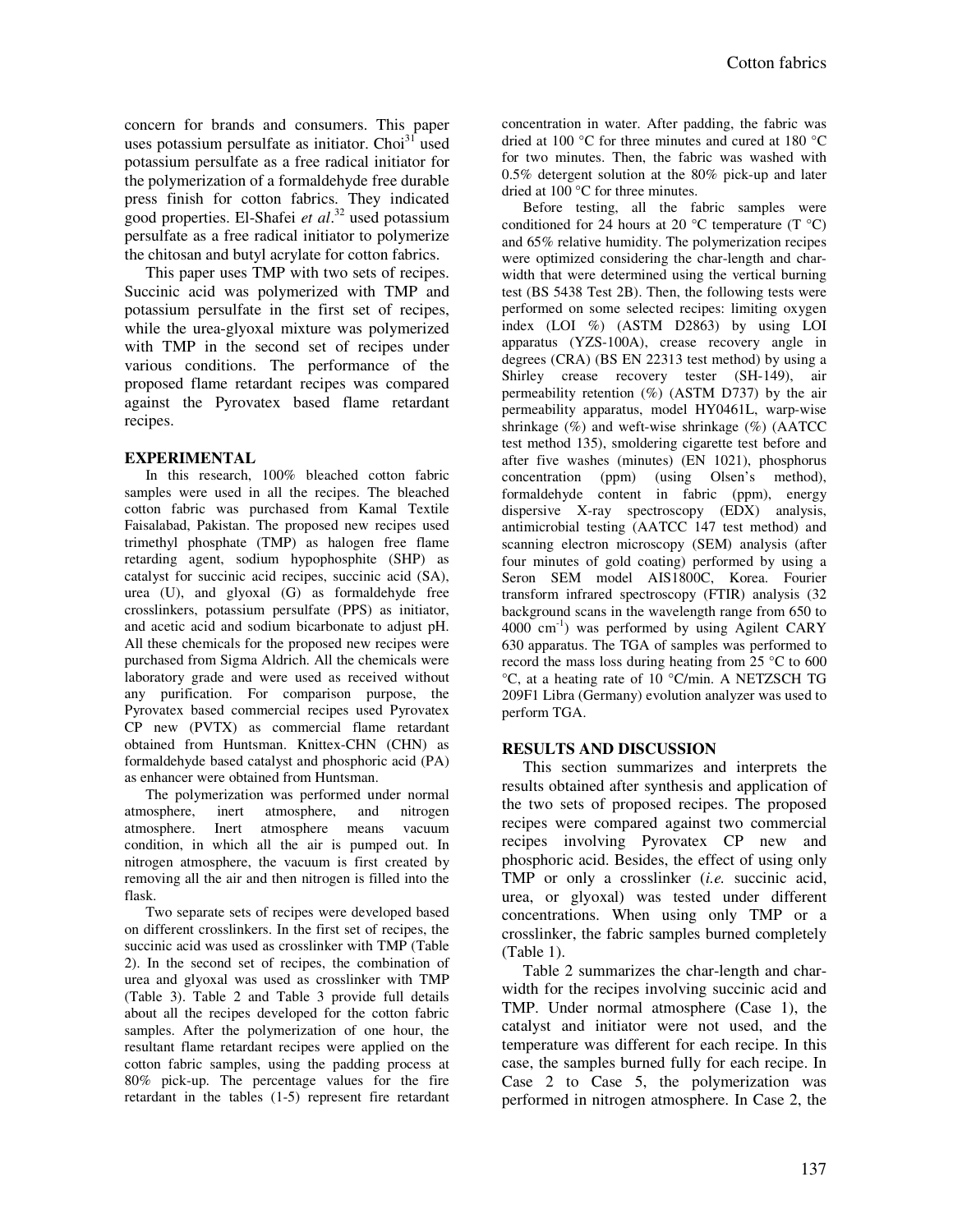TMP quantity, succinic acid quantity, and the temperatures for all the recipes were kept identical to those in Case 1. In Case 2, the samples burned fully for each recipe. In Case 3, the temperature was kept constant at  $75^{\circ}$ C, and the effects of incorporating the catalyst and the initiator were evaluated. It is important to mention here that the catalyst is essential for carboxylic acids, like succinic acid, as reported by other researchers. Similarly, during our fire retardant polymerization, it was also concluded that the catalyst is essential.

In recipe TS11, the catalyst was used, but no initiator. For this recipe, the sample burned fully. Using 0.5% initiator (PPS) provided the best charlength (recipe TS13). This optimum quantity was used in Case 4, which included variable temperatures. In this case, the concentrations of TMP, catalyst, crosslinker, and initiator were the same as in recipe TS13 in Case 3. In Case 4, recipe TS17 provides superior char-length to that of the other recipes with temperatures of 75 °C (recipe TS17 and recipe TS13 are identical). Hence,  $75 \text{ °C}$  is still the optimum temperature for the best char-length. It may be due to the fact that below 75 °C, like 50 °C or lower, the temperature is too low for the polymerization to start under optimum conditions, and may be at 90 °C or above, certain side reactions occur, which is not desired.

Hence, this optimum temperature was used to evaluate the effects of variable concentrations of different chemicals in the recipes (Case 5). In recipe TS20, when the concentration of TMP was kept identical as in the best recipe selected previously and the concentrations of the catalyst, crosslinker, and initiator were decreased. The char-length and char-width were inferior to those of recipe TS17 or TS13. Recipe TS21 is the same as recipe TS17 or TS13. In recipe TS22, the concentrations of the catalyst, crosslinker, and initiator were increased. Still, recipe TS21 (or TS17 or TS13) gave the best char-length and char-width. In recipe TS23, the quantity of TMP was decreased to 50% and the concentrations of other chemicals were the same as in recipe TS21 (or TS17 or TS13). Recipe TS23 gave 16% higher char-length than TS21 (or TS17 or TS13). In recipe TS24, the quantity of TMP was increased to 33% and the concentrations of the other chemicals were the same as in recipe TS21 (or TS17 or TS13). Recipe TS24 gave 1% worse char-length than TS21 (or TS17 or TS13). Hence,

recipe TS21 (or TS17 or TS13) was the best recipe under nitrogen atmosphere.

In Case 6, the polymerization was performed in inert atmosphere. In this atmosphere, all the recipes were kept the same as in Case 4. Under inert atmosphere, the recipe TS27 provided the best char-length. Still, the recipe TS21 (or TS17 or TS13) provided superior char-length and charwidth under nitrogen atmosphere to those of recipe TS27 under inert atmosphere. Hence, the nitrogen environment is more favorable in the case of succinic acid.

Table 3 summarizes the char-length and charwidth for the recipes involving the polymerization of TMP with urea and glyoxal. Polymerization under each atmosphere with different temperatures and constant pH provided good char-length. However, nitrogen atmosphere provided the best char-length (Case 1 to Case 3, in Table 3). Recipe TGU7 provided the best charlength at 40 °C. This optimum temperature was used to test the effect of variable pH under nitrogen atmosphere (Case 4). Still, recipe TGU7 provided the best char-length. It is important to note that recipe TGU7 and recipe TGU17 are the same. Hence, this recipe provided the optimum values for pH during polymerization, as well as during application on the cotton samples. In Case 4, the sample burned fully at other pH values. In Case 5, the concentrations of TMP, urea, and glyoxal were changed under the nitrogen atmosphere and optimum temperature. Still, recipe TGU7 (or TGU17 or TGU23) provided the best char-length. Hence, the nitrogen atmosphere provided the best recipe.

For the first set of recipes involving polymerization of TMP with succinic acid, the best selected recipe was TS21 (or TS17 or TS13). For the second set of recipes involving polymerization of TMP with urea and glyoxal, the best selected recipe was TGU23 (or TGU7 or TGU17). Both selected recipes provided an acceptable char-length. It can be observed that the best recipe with urea and glyoxal provided 61% superior char-length to that of the best recipe with succinic acid. It can be noted that one more recipe with urea and glyoxal (TGU2) under normal atmosphere provided 36% superior char-length and 41% superior char-width to those of the best recipe with succinic acid.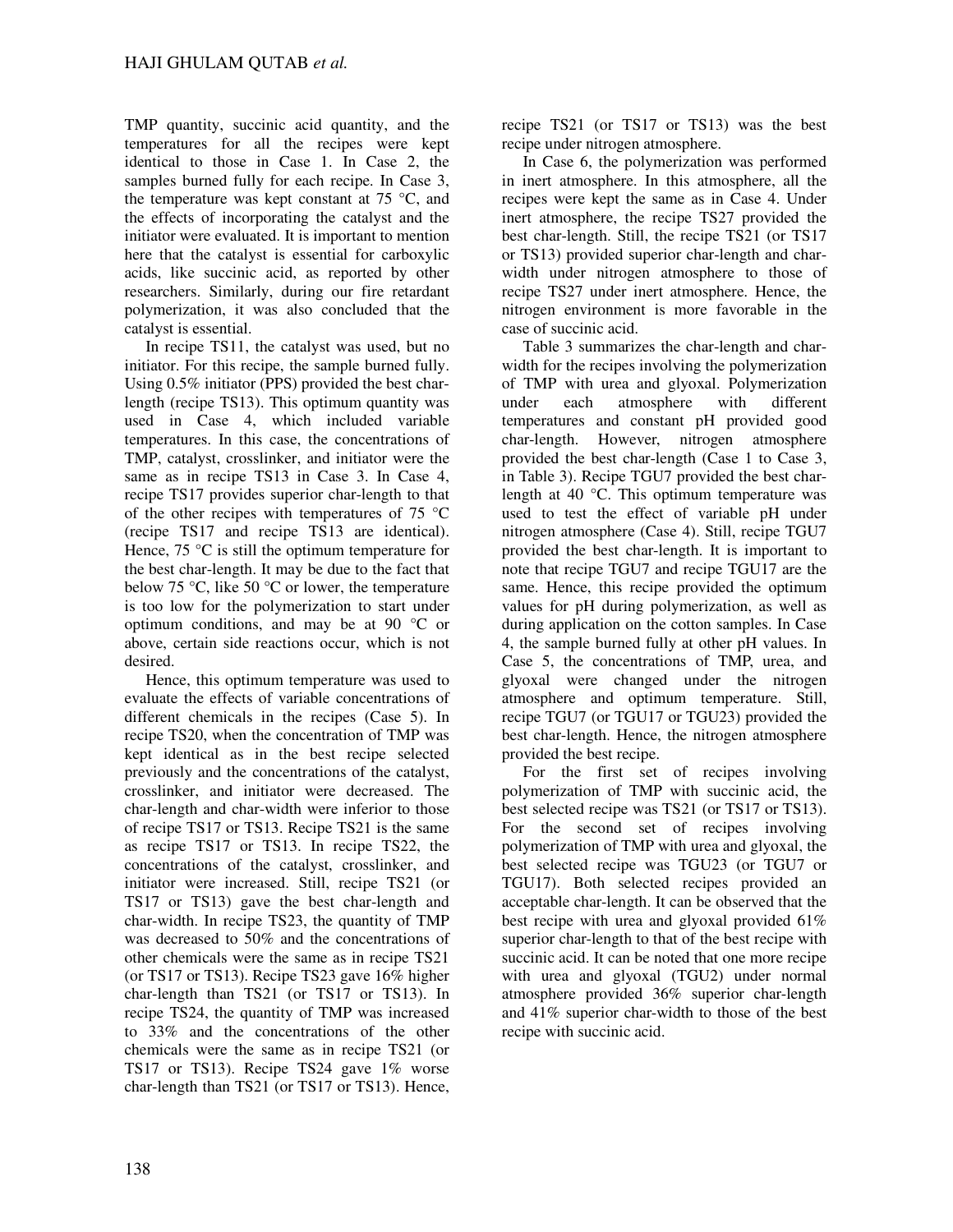| Recipe            | Flame retardant | Catalyst                 | Crosslinker    | Polymerization<br>temperature $(^{\circ}C)$ | Initiator                | Weight add-<br>on $(\% )$ | Char-length<br>(mm) | Char-width<br>(mm) |
|-------------------|-----------------|--------------------------|----------------|---------------------------------------------|--------------------------|---------------------------|---------------------|--------------------|
| PVTX1             | <b>20% PVTX</b> | 1.5% CHN                 | 2.5% PA        |                                             | $\overline{\phantom{0}}$ | 9.3                       | $98 \pm 0.2$        | $32\pm0.1$         |
| PVTX2             | <b>40% PVTX</b> | 2.2% CHN                 | $6\%$ PA       |                                             | $\overline{\phantom{a}}$ | 9.4                       | $64\pm0.1$          | $28 \pm 0.1$       |
| TMP1              | 5% TMP          |                          |                |                                             |                          | 9.1                       | Fully burned        | Fully burned       |
| TMP <sub>2</sub>  | 10% TMP         |                          |                |                                             | $\overline{\phantom{0}}$ | 9.2                       | Fully burned        | Fully burned       |
| TMP3              | 20% TMP         | $\overline{\phantom{a}}$ |                |                                             | $\overline{\phantom{0}}$ | 9.4                       | Fully burned        | Fully burned       |
| TMP4              | 40% TMP         |                          |                |                                             |                          | 9.4                       | Fully burned        | Fully burned       |
| SA <sub>1</sub>   |                 |                          | 5% SA          |                                             | $\overline{\phantom{0}}$ | 9.1                       | Fully burned        | Fully burned       |
| SA2               |                 |                          | $10\%$ SA      |                                             |                          | 9.2                       | Fully burned        | Fully burned       |
| SA <sub>3</sub>   |                 | $\overline{\phantom{a}}$ | $15\%$ SA      |                                             | $\overline{\phantom{0}}$ | 9.4                       | Fully burned        | Fully burned       |
| Urea1             |                 | $\overline{\phantom{0}}$ | 5% urea        |                                             | $\overline{\phantom{0}}$ | 9.1                       | Fully burned        | Fully burned       |
| Urea <sub>2</sub> |                 | Ξ.                       | $10\%$ urea    |                                             |                          | 9.3                       | Fully burned        | Fully burned       |
| Urea <sub>3</sub> |                 | $\overline{\phantom{a}}$ | 15% urea       |                                             |                          | 9.2                       | Fully burned        | Fully burned       |
| Glyoxal 1         |                 | $\overline{\phantom{a}}$ | 5% glyoxal     |                                             |                          | 9.1                       | Fully burned        | Fully burned       |
| Glyoxal 2         |                 | $\overline{\phantom{a}}$ | $10\%$ glyoxal |                                             | $\overline{\phantom{a}}$ | 9.4                       | Fully burned        | Fully burned       |
| Glyoxal 3         |                 |                          | 15% glyoxal    |                                             |                          | 9.4                       | Fully burned        | Fully burned       |

Table 1<br>Char-length and char-width corresponding to recipes with Pyrovatex, TMP, urea, and glyoxal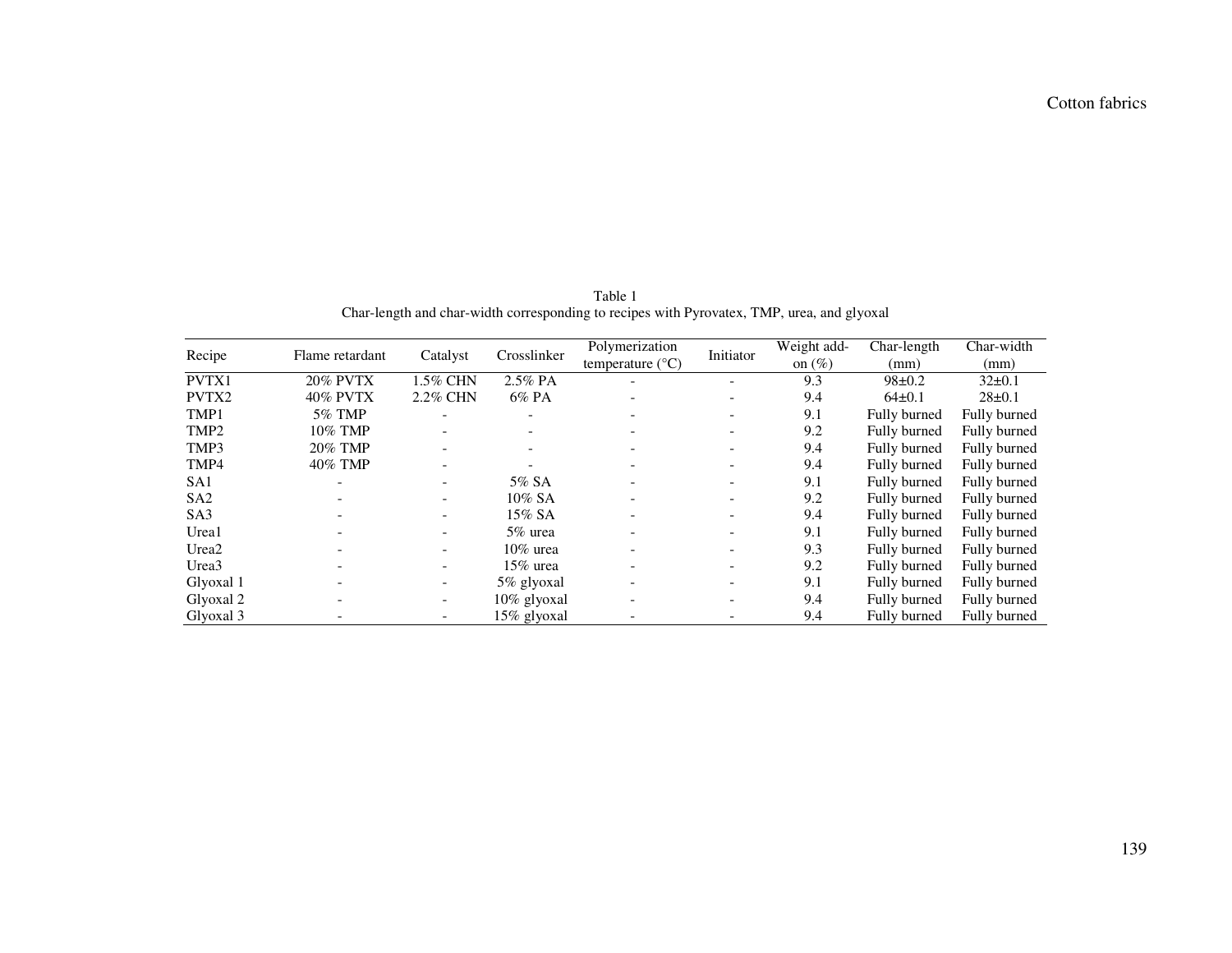|                                                                                                                | Flame                                                                                                 |                | Cross-    | T             | Initiator      | Weight add- | Char-length                                                                                           | Char-width   |  |  |  |
|----------------------------------------------------------------------------------------------------------------|-------------------------------------------------------------------------------------------------------|----------------|-----------|---------------|----------------|-------------|-------------------------------------------------------------------------------------------------------|--------------|--|--|--|
| Recipe                                                                                                         | retardant                                                                                             | Catalyst       | linker    | $(^{\circ}C)$ |                | on $(\%)$   | (mm)                                                                                                  | (mm)         |  |  |  |
| Case 1. Polymerization under normal atmosphere, at different temperatures, with no catalyst/initiator          |                                                                                                       |                |           |               |                |             |                                                                                                       |              |  |  |  |
| TS1                                                                                                            | 10% TMP                                                                                               |                | 10% SA    | 25            | $\overline{a}$ | 9.3         | Fully burned                                                                                          | Fully burned |  |  |  |
| TS <sub>2</sub>                                                                                                | 10% TMP                                                                                               | $\overline{a}$ | 10% SA    | 50            |                | 9.1         | Fully burned                                                                                          | Fully burned |  |  |  |
| TS3                                                                                                            | 10% TMP                                                                                               |                | 10% SA    | 75            |                | 9.2         | Fully burned                                                                                          | Fully burned |  |  |  |
| TS4                                                                                                            | 10% TMP                                                                                               | $\overline{a}$ | 10% SA    | 90            |                | 9.1         | Fully burned                                                                                          | Fully burned |  |  |  |
| TS5                                                                                                            | 10% TMP                                                                                               | $\overline{a}$ | 10% SA    | 100           |                | 9.2         | Fully burned                                                                                          | Fully burned |  |  |  |
| Case 2. Polymerization under nitrogen atmosphere, at different temperatures, with no catalyst/initiator        |                                                                                                       |                |           |               |                |             |                                                                                                       |              |  |  |  |
| TS6                                                                                                            | 10% TMP                                                                                               | $\overline{a}$ | 10% SA    | 25            | $\overline{a}$ | 9.2         | Fully burned                                                                                          | Fully burned |  |  |  |
| TS7                                                                                                            | 10% TMP                                                                                               | $\overline{a}$ | 10% SA    | 50            |                | 9.4         | Fully burned                                                                                          | Fully burned |  |  |  |
| TS8                                                                                                            | 10% TMP                                                                                               |                | 10% SA    | 75            |                | 9.4         | Fully burned                                                                                          | Fully burned |  |  |  |
| TS9                                                                                                            | 10% TMP                                                                                               |                | 10% SA    | 90            |                | 9.1         | Fully burned                                                                                          | Fully burned |  |  |  |
| <b>TS10</b>                                                                                                    | 10% TMP                                                                                               | $\overline{a}$ | 10% SA    | 100           |                | 9.3         | Fully burned                                                                                          | Fully burned |  |  |  |
|                                                                                                                | Case 3. Polymerization under nitrogen atmosphere, at optimum temperature, with catalyst and initiator |                |           |               |                |             |                                                                                                       |              |  |  |  |
| $\overline{\text{TS}}11$                                                                                       | 10% TMP                                                                                               | 8% SHP         | 10% SA    | 75            |                | 9.1         | Fully burned                                                                                          | Fully burned |  |  |  |
| <b>TS12</b>                                                                                                    | 10% TMP                                                                                               | 8% SHP         | 10% SA    | 75            | 0.4% PPS       | 9.4         | $83 \pm 0.5$                                                                                          | $29 \pm 0.4$ |  |  |  |
| <b>TS13</b>                                                                                                    | <b>10% TMP</b>                                                                                        | <b>8% SHP</b>  | 10% SA    | 75            | 0.5% PPS       | 9.2         | $76 + 0.3$                                                                                            | $27 + 0.1$   |  |  |  |
| <b>TS14</b>                                                                                                    | 10% TMP                                                                                               | 8% SHP         | 10% SA    | 75            | $0.6\%$ PPS    | 9.4         | 81±0.4                                                                                                | $31 \pm 0.5$ |  |  |  |
| Case 4. Polymerization under nitrogen atmosphere, at different temperatures, with catalyst and initiator       |                                                                                                       |                |           |               |                |             |                                                                                                       |              |  |  |  |
| <b>TS15</b>                                                                                                    | 10% TMP                                                                                               | 8% SHP         | 10% SA    | 25            | 0.5% PPS       | 9.2         | $105 \pm 0.4$                                                                                         | $49 \pm 0.3$ |  |  |  |
| <b>TS16</b>                                                                                                    | 10% TMP                                                                                               | 8% SHP         | 10% SA    | 50            | $0.5\%$ PPS    | 9.1         | $88 \pm 0.7$                                                                                          | $41 \pm 0.6$ |  |  |  |
| <b>TS17</b>                                                                                                    | <b>10% TMP</b>                                                                                        | <b>8% SHP</b>  | 10% SA    | 75            | $0.5\%$ PPS    | 9.2         | $76 + 0.3$                                                                                            | $27 + 0.1$   |  |  |  |
| <b>TS18</b>                                                                                                    | 10% TMP                                                                                               | 8% SHP         | $10\%$ SA | 90            | $0.5\%$ PPS    | 9.3         | $84\pm0.9$                                                                                            | $29 \pm 0.6$ |  |  |  |
| <b>TS19</b>                                                                                                    | 10% TMP                                                                                               | 8% SHP         | 10% SA    | 100           | $0.5\%$ PPS    | 9.3         | $89 \pm 0.4$                                                                                          | $29 \pm 0.3$ |  |  |  |
|                                                                                                                |                                                                                                       |                |           |               |                |             | Case 5. Polymerization under nitrogen atmosphere, at optimum temperature and different concentrations |              |  |  |  |
| <b>TS20</b>                                                                                                    | 10% TMP                                                                                               | 4% SHP         | 5% SA     | 75            | 0.25% PPS      | 9.4         | $79 \pm 0.8$                                                                                          | $28 \pm 0.6$ |  |  |  |
| <b>TS21</b>                                                                                                    | <b>10% TMP</b>                                                                                        | <b>8% SHP</b>  | 10% SA    | 75            | 0.50% PPS      | 9.2         | $76 + 0.3$                                                                                            | $27 + 0.1$   |  |  |  |
| <b>TS22</b>                                                                                                    | 10% TMP                                                                                               | 12% SHP        | 15% SA    | 75            | 0.75% PPS      | 9.3         | $78 + 0.9$                                                                                            | $27 \pm 0.7$ |  |  |  |
| <b>TS23</b>                                                                                                    | 5% TMP                                                                                                | 8% SHP         | 10% SA    | 75            | 0.50% PPS      | 9.3         | 91±0.1                                                                                                | $37+0.7$     |  |  |  |
| <b>TS24</b>                                                                                                    | 15% TMP                                                                                               | 8% SHP         | 10% SA    | 75            | 0.50% PPS      | 9.3         | $77 + 0.3$                                                                                            | $27 \pm 0.6$ |  |  |  |
| Case 6. Polymerization under inert (vacuum) atmosphere, at different temperatures, with catalyst and initiator |                                                                                                       |                |           |               |                |             |                                                                                                       |              |  |  |  |
| <b>TS25</b>                                                                                                    | 10% TMP                                                                                               | 8% SHP         | 10% SA    | 25            | $0.5\%$ PPS    | 9.2         | $114\pm0.3$                                                                                           | 53±0.8       |  |  |  |
| <b>TS26</b>                                                                                                    | 10% TMP                                                                                               | 8% SHP         | 10% SA    | 50            | 0.5% PPS       | 9.3         | $116 \pm 0.4$                                                                                         | $56 \pm 0.5$ |  |  |  |
| <b>TS27</b>                                                                                                    | 10% TMP                                                                                               | 8% SHP         | 10% SA    | 75            | 0.5% PPS       | 9.1         | $105 \pm 0.4$                                                                                         | $31 \pm 0.5$ |  |  |  |
| <b>TS28</b>                                                                                                    | 10% TMP                                                                                               | 8% SHP         | 10% SA    | 90            | 0.5% PPS       | 9.4         | 119±0.5                                                                                               | 36±0.6       |  |  |  |
| <b>TS29</b>                                                                                                    | 10% TMP                                                                                               | 8% SHP         | 10% SA    | 100           | 0.5% PPS       | 9.4         | 118±0.6                                                                                               | $41 \pm 0.4$ |  |  |  |

Table 2 Char-length and char-width corresponding to recipes with TMP and succinic acid

It may be due to the fact that succinic acid is a dicarboxylic acid and definitely will be less effective than a tricarboxylic acid, like citric acid, while DHEU has the capability of forming efficient ether linkages.

The pH plays an important role in polymerization, therefore, it was evaluated in Case 4. Typically, DHEU synthesis and polymerization reactions are carried out under alkaline conditions. In this paper, when polymerization was carried out under acidic conditions (TGU18 and TGU19), the treated cotton fabric samples burned completely. Usually, crosslinkers are applied onto cotton fabric under acidic conditions. In this paper, when the application pH was changed to alkaline conditions

(TGU16 and TGU19), the treated fabric burned completely. Hence, recipe TS21 (or TS17 or TS13) and recipe TGU23 (or TGU7 or TGU17) were selected for further testing. Table 4 summarizes the results of the tests performed on these specific recipes.

# **Limiting oxygen index (LOI)**

It can be observed that, when only a single crosslinker or TMP was used, the LOI value was too low. The fabric samples treated with Pyrovatex provided good LOI (recipes PVTX1 and PVTX2). However, the LOIs for recipe TGU23 (with urea and glyoxal) and recipe TS21 (with succinic acid) were comparable with that of the 40% Pyrovatex based recipe, as demonstrated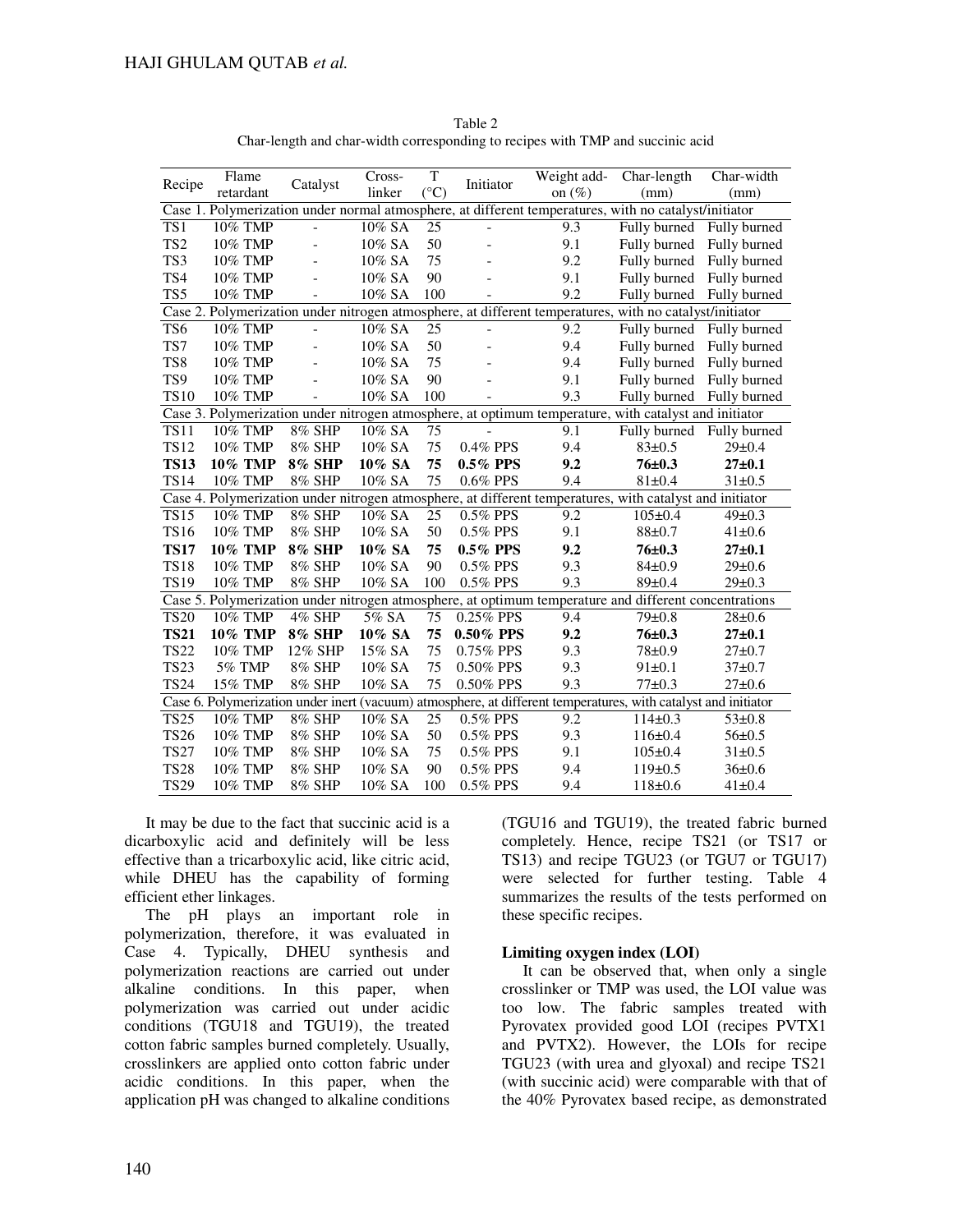by the char-length and char-width results as well. The Pyrovatex based recipe with lower concentration (20%) performed inferior to the proposed recipes. Hence, the proposed recipes provide the best alternatives to the formaldehyde based Pyrovatex.

#### **Smoldering cigarette test**

The recipe involving only a single crosslinker or TMP, or 20% Pyrovatex (PVTX1), showed less performance in the smoldering cigarette test, compared with recipe PVTX2 (with 40% Pyrovatex), recipe TGU23 (with urea and glyoxal) and recipe TS21 (with succinic acid).

Therefore, this test result is also in line with the char-length and LOI tests.

Before washing, recipe TGU23 (with urea and glyoxal) and recipe TS21 (with succinic acid) showed flame-resistance comparable to that of the recipe having 40% Pyrovatex and superior to that of the 20% Pyrovatex based recipe. After five washing cycles, the Pyrovatex based fabric showed 1% decrease in flame resistance, while recipe TGU23 (with urea and glyoxal) and recipe TS21 (with succinic acid) showed a more significant decrease in flame resistance, related to the smoldering cigarette test. Recipe TGU23 (with urea and glyoxal) showed better flame resistance than recipe TS21 (with succinic acid).



Figure 1: Reaction mechanism of TMP and succinic acid with cotton



Figure 2: Reaction mechanism of TMP, urea and glyoxal with cellulose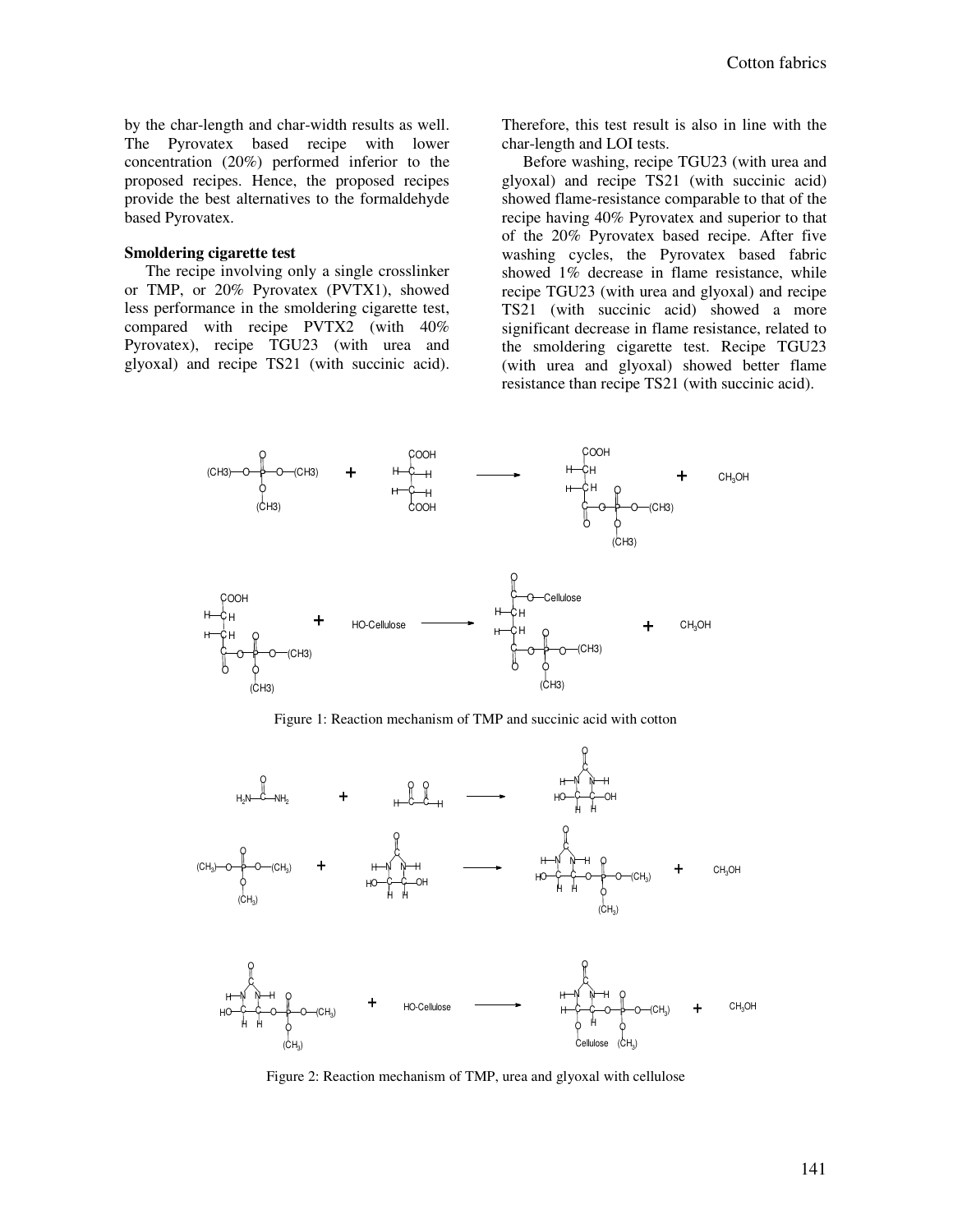| Flame<br>Recipe<br>retardant                                                                   |                                                                                                    | Crosslinker                                                                           | pH during      | pH during   | T               | Weight add-on | Char-length   | Char-width   |  |  |  |
|------------------------------------------------------------------------------------------------|----------------------------------------------------------------------------------------------------|---------------------------------------------------------------------------------------|----------------|-------------|-----------------|---------------|---------------|--------------|--|--|--|
|                                                                                                |                                                                                                    |                                                                                       | polymerization | application | $({}^{\circ}C)$ | $(\%)$        | (mm)          | (mm)         |  |  |  |
| Case 1. Polymerization with normal atmosphere, different temperatures, and constant pH         |                                                                                                    |                                                                                       |                |             |                 |               |               |              |  |  |  |
| TGU1                                                                                           | 10% TMP                                                                                            |                                                                                       | 9.5            | 4.5         | 30              | 9.2           | $115 \pm 0.5$ | $19+0.7$     |  |  |  |
| TGU <sub>2</sub>                                                                               | <b>10% TMP</b>                                                                                     |                                                                                       | 9.5            | 4.5         | 40              | 9,4           | $49+0.5$      | $16 + 0.2$   |  |  |  |
| TGU <sub>3</sub>                                                                               | 10% TMP                                                                                            | $10\%$ urea, $10\%$ glyoxal                                                           | 9.5            | 4.5         | 60              | 9.1           | $129 \pm 0.2$ | $34\pm0.5$   |  |  |  |
| TGU4                                                                                           | 10% TMP                                                                                            |                                                                                       | 9.5            | 4.5         | 80              | 9.1           | $96 \pm 0.1$  | $31 \pm 0.6$ |  |  |  |
| TGU <sub>5</sub>                                                                               | 10% TMP                                                                                            |                                                                                       | 9.5            | 4.5         | 90              | 9.3           | $69 \pm 0.8$  | 19±0.7       |  |  |  |
| Case 2. Polymerization with nitrogen atmosphere, different temperatures, and constant pH       |                                                                                                    |                                                                                       |                |             |                 |               |               |              |  |  |  |
| TGU <sub>6</sub>                                                                               | 10% TMP                                                                                            |                                                                                       | 9.5            | 4.5         | 30              | 9.1           | $79 \pm 0.6$  | 19±0.5       |  |  |  |
| TGU7                                                                                           | 10% TMP                                                                                            |                                                                                       | 9.5            | 4.5         | 40              | 9.3           | $30+0.1$      | $36 + 0.4$   |  |  |  |
| TGU8                                                                                           | 10% TMP                                                                                            | 10% urea, 10% glyoxal                                                                 | 9.5            | 4.5         | 60              | 9.2           | $99 \pm 0.9$  | $18 + 0.8$   |  |  |  |
| TGU9                                                                                           | 10% TMP                                                                                            |                                                                                       | 9.5            | 4.5         | 80              | 9.2           | $71 \pm 0.5$  | $33 \pm 0.5$ |  |  |  |
| TGU10                                                                                          | 10% TMP                                                                                            |                                                                                       | 9.5            | 4.5         | 90              | 9.3           | $75 \pm 0.4$  | $36 \pm 0.7$ |  |  |  |
| Case 3. Polymerization with inert (vacuum) atmosphere, different temperatures, and constant pH |                                                                                                    |                                                                                       |                |             |                 |               |               |              |  |  |  |
| TGU11                                                                                          | 10% TMP                                                                                            |                                                                                       | 9.5            | 4.5         | 30              | 9.2           | $140 \pm 0.8$ | $35 \pm 0.3$ |  |  |  |
| <b>TGU12</b>                                                                                   | 10% TMP                                                                                            |                                                                                       | 9.5            | 4.5         | 40              | 9.3           | $59 + 0.5$    | $39+0.3$     |  |  |  |
| TGU13                                                                                          | 10% TMP                                                                                            | $10\%$ urea, $10\%$ glyoxal                                                           | 9.5            | 4.5         | 60              | 9.1           | $93 \pm 0.6$  | $36 \pm 0.4$ |  |  |  |
| TGU14                                                                                          | 10% TMP                                                                                            |                                                                                       | 9.5            | 4.5         | 80              | 9.1           | $125 \pm 0.8$ | $20 \pm 0.2$ |  |  |  |
| TGU15                                                                                          | 10% TMP                                                                                            |                                                                                       | 9.5            | 4.5         | 90              | 9.3           | $75 \pm 0.6$  | $26 \pm 0.3$ |  |  |  |
|                                                                                                |                                                                                                    | Case 4. Polymerization with nitrogen atmosphere, optimum temperature, and variable pH |                |             |                 |               |               |              |  |  |  |
| TGU16                                                                                          | 10% TMP                                                                                            |                                                                                       | 9.5            | 9.5         | 40              | 9.1           | Fully burned  | Fully burned |  |  |  |
| <b>TGU17</b>                                                                                   | <b>10% TMP</b>                                                                                     | 10% urea, 10% glyoxal                                                                 | 9.5            | 4.5         | 40              | 9.3           | $30 + 0.1$    | $36 + 0.4$   |  |  |  |
| TGU18                                                                                          | 10% TMP                                                                                            |                                                                                       | 4.5            | 4.5         | 40              | 9.2           | Fully burned  | Fully burned |  |  |  |
| TGU19                                                                                          | 10% TMP                                                                                            |                                                                                       | 4.5            | 9.5         | 40              | 9.2           | Fully burned  | Fully burned |  |  |  |
|                                                                                                | Case 5. Polymerization with nitrogen atmosphere, different concentrations, and optimum temperature |                                                                                       |                |             |                 |               |               |              |  |  |  |
| TGU <sub>20</sub>                                                                              | 10% TMP                                                                                            | 5% urea, 5% glyoxal                                                                   | 9.5            | 4.5         | 40              | 9.4           | $180 \pm 0.5$ | $26 \pm 0.6$ |  |  |  |
| TGU21                                                                                          | 10% TMP                                                                                            | 15% urea, 15% glyoxal                                                                 | 9.5            | 4.5         | 40              | 9.2           | $56 \pm 0.4$  | $24 \pm 0.7$ |  |  |  |
| TGU22                                                                                          | 5% TMP                                                                                             |                                                                                       | 9.5            | 4.5         | 40              | 9.3           | 56±0.8        | $24 \pm 0.4$ |  |  |  |
| <b>TGU23</b>                                                                                   | <b>10% TMP</b>                                                                                     | 10% urea, $10\%$ glyoxal                                                              | 9.5            | 4.5         | 40              | 9.3           | $30+0.1$      | $36 + 0.1$   |  |  |  |
| TGU <sub>24</sub>                                                                              | 15% TMP                                                                                            |                                                                                       | 9.5            | 4.5         | 40              | 9.1           | $31 \pm 0.2$  | $36 \pm 0.2$ |  |  |  |

Table 3 Char-length and char-width corresponding to recipes with TMP, urea, and glyoxal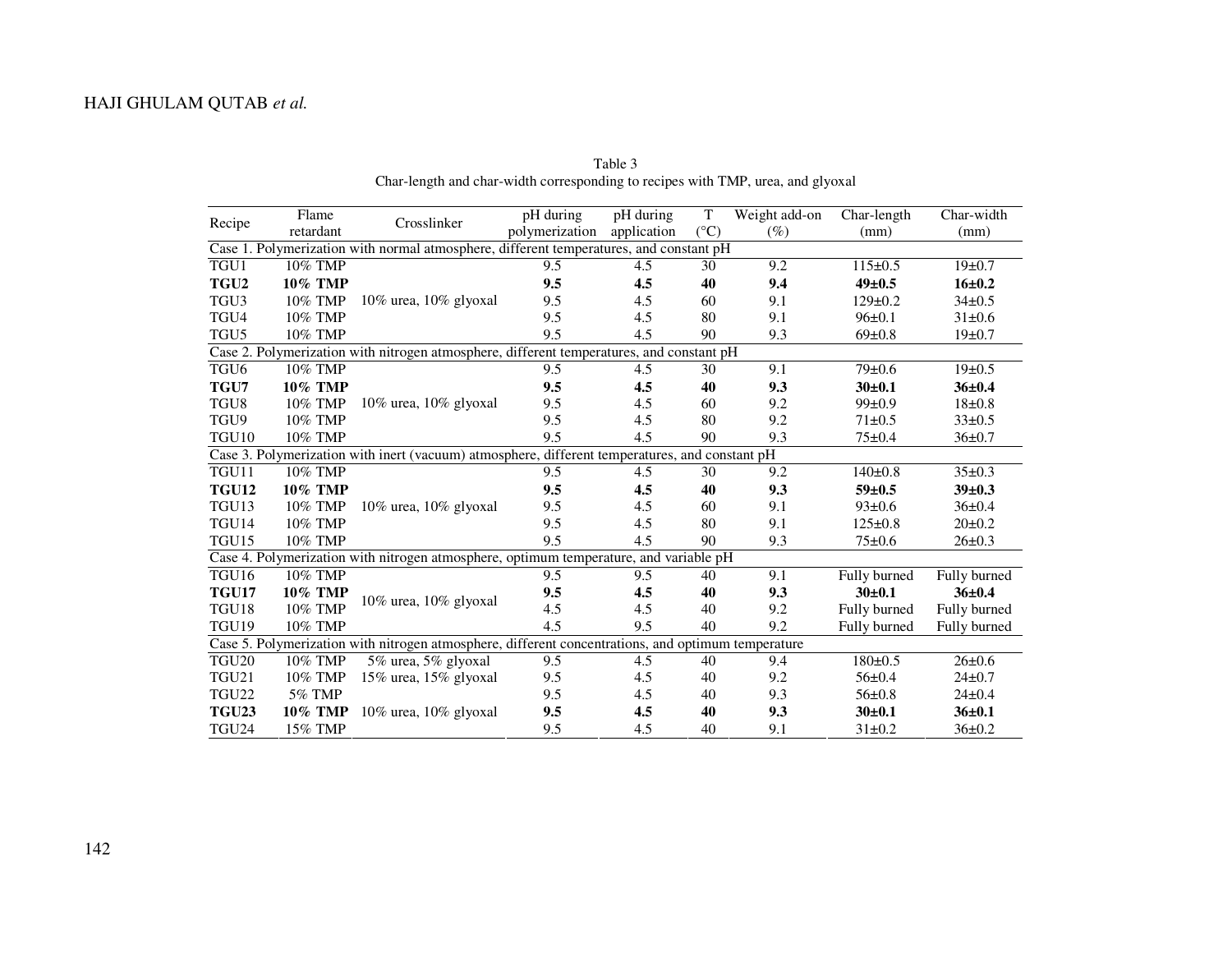| Test                                                  | N <sub>0</sub><br>sample | Control<br>sample | $10\%$<br>succinic<br>acid | 10% urea<br>and glyoxal | $10\%$<br><b>TMP</b> | Recipe PVTX1<br>(with $20\%$ )<br>Pyrovatex) | Recipe PVTX2<br>(with $40\%$ )<br>Pyrovatex) | Recipe TGU23<br>(with urea and<br>glyoxal) | Recipe TS21<br>(with succinic<br>acid) |
|-------------------------------------------------------|--------------------------|-------------------|----------------------------|-------------------------|----------------------|----------------------------------------------|----------------------------------------------|--------------------------------------------|----------------------------------------|
| Limiting oxygen index (LOI) (%)                       | N/A                      | 18.3              | 18.3                       | 18.4                    | 19.6                 | 27.5                                         | 33                                           | 33.9                                       | 32.8                                   |
| CRA (degree) crease recovery<br>angle $(CRA)$         | N/A                      | 138               | 192                        | 171                     | 143                  | 160                                          | 170                                          | 195                                        | 188                                    |
| Air permeability retention $(\%)$                     | N/A                      | 100               | 81                         | 83                      | 87                   | 85.5                                         | 69.3                                         | 83.8                                       | 78                                     |
| Warp-wise shrinkage $(\%)$                            | N/A                      | 7.7               | 1.6                        | 1.3                     | 3.6                  | 3.3                                          | 2.8                                          | 2.6                                        | 2.7                                    |
| Weft-wise shrinkage $(\%)$                            | N/A                      | 6.1               | 1.5                        | 1.3                     | 3.4                  | 3.3                                          | 2.8                                          | 2.1                                        | 2.6                                    |
| Smoldering cigarette test before<br>washing (minutes) | N/A                      | 10                | 12                         | 11                      | 12                   | 17                                           | 25                                           | 27                                         | 24                                     |
| Smoldering cigarette test after<br>washing (minutes)  | N/A                      | 10                | 12                         | 11                      | 12                   | 16                                           | 24                                           | 16                                         | 16                                     |
| Phosphorus concentration (ppm)                        | N/A                      | $\theta$          | $\theta$                   | $\theta$                | 26276                | 17689                                        | 34344                                        | 30955                                      | 28987                                  |
| Formaldehyde content in fabric<br>(ppm)               | N/A                      | $\Omega$          | $\Omega$                   | $\theta$                | $\theta$             | 32                                           | 41                                           | $\Omega$                                   | $\overline{0}$                         |

Table 4 Performance of selected fabric samples at fundamental tests

 $N/A$  – not applicable or available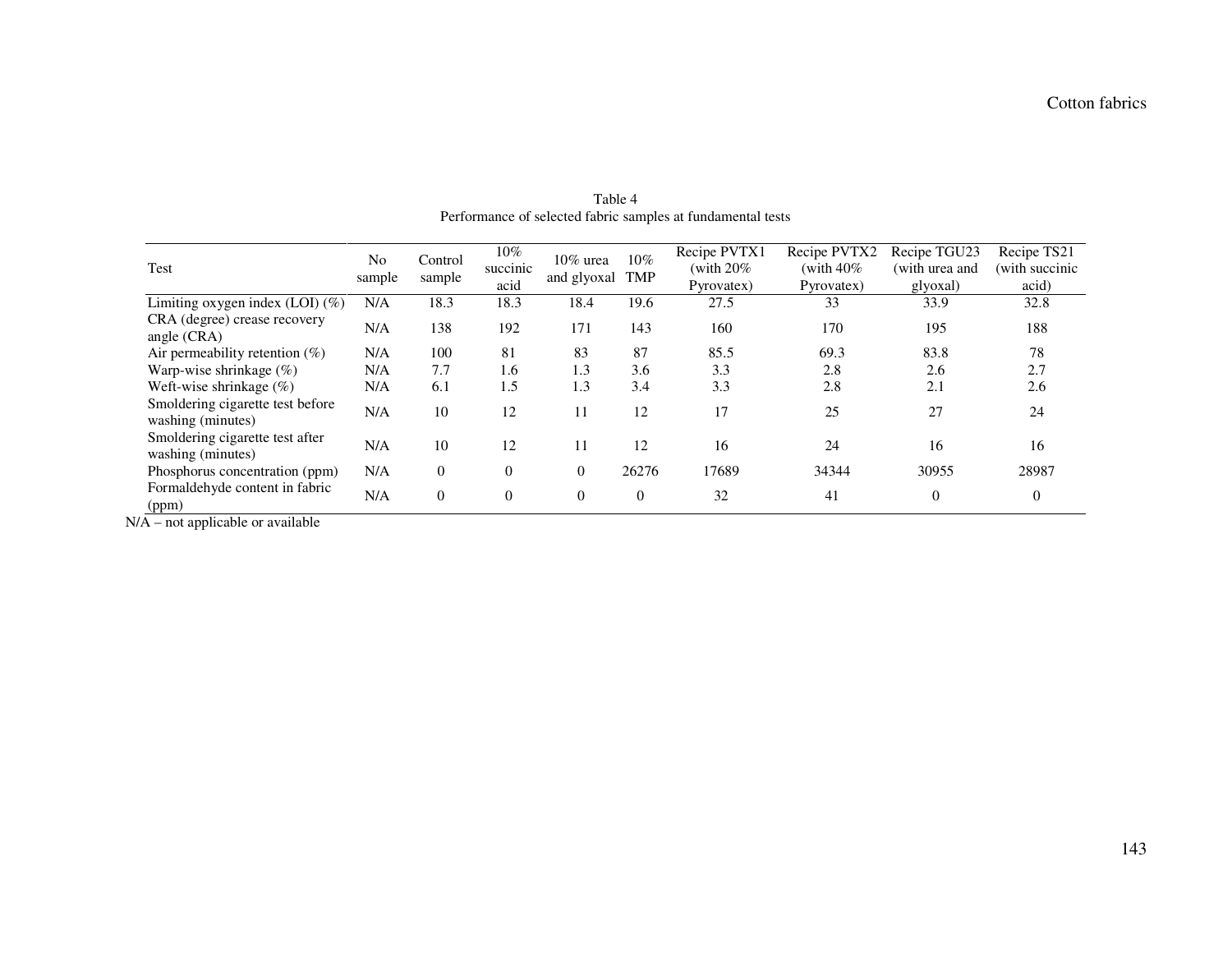# **Crease recovery angle (CRA)**

The recipes containing only a specific crosslinker indicated better CRA than the recipes with the flame-retarding agent (TMP). This indicates that the succinic acid and the ureaglyoxal mixture are effective crosslinkers for cotton, and TMP alone does not contribute to an improved CRA. These results are quite obvious as the main function of crosslinkers is to improve the crease recovery angle. However, using only a specific crosslinker performed worse in terms of other properties (*i.e.* LOI, smoldering cigarette test, char-length, and char-width), which are important for flame-retardancy. Hence, the addition of a crosslinker to the flame-retarding agent enhanced the flame-retardancy and CRA simultaneously. Succinic acid formed ester bonds with TMP and cotton, as shown in Figure 1. It is mainly due to this covalent bonding that the treated fabric's crease recovery is higher than that of untreated cotton fabric. However, in the case of urea and glyoxal, it first forms dihydroxyethlene urea, which then forms ether linkages with TMP and cotton, as exhibited in Figure 2. Therefore, treated cotton fabric (TMP and urea-glyoxal) exhibited superior crease recovery to that of untreated cotton fabric, mainly due to the newly developed ether linkage. Pyrovatex also improved CRA due its covalent bonding with cotton fabric (*i.e.* recipe PVTX1 and recipe PVTX2). However, recipe TGU23 (TMP with urea and glyoxal) and recipe TS21 (TMP with succinic acid) indicated better CRA than the Pyrovatex based recipes.

## **Air permeability retention**

Air permeability retention for the untreated cotton fabric sample was considered the best (100%). Air permeability decreases as the chemical concentration increases because of increased blockage of air passage through the coated fabric. The air permeability retention values of all the selected recipes, except recipe PVTX2, were comparable to each other. One reason that recipe PVTX2 resulted in less air permeability retention is its concentration of chemicals (*i.e.* 40% Pyrovatex, 2.2% CHN catalyst, and 6% phosphoric acid). Recipe TGU23 (TMP with urea and glyoxal) showed 7% higher air permeability than recipe TS21 (TMP with succinic acid).

## **Shrinkage**

The recipes containing only a crosslinker indicated the least shrinkage, and the recipe

containing only TMP (*i.e*. flame-retarding agent) indicated the worse shrinkage. It is quite obvious that the more significant the crosslinking of cotton, the lower will be the shrinkage. Recipes TGU23 (TMP with urea and glyoxal) and recipe TS21 (TMP with succinic acid) indicated considerably less shrinkage than the Pyrovatex based flame retardants (recipes PVTX1 and PVTX2). It is clear that the crosslinkers (*i.e.* succinic acid, urea, glyoxal) decreased the shrinkage in the proposed recipes.

## **Phosphorus concentration and formaldehyde content in fabric**

In the phosphorus based flame retardants, the phosphorus is the key element that improves the flame retardancy. Succinic acid, urea, and glyoxal do not contain any phosphorus. Formaldehyde based recipes (recipes PVTX1 and PVTX2) contain acceptable amount of phosphorus, depending on the quantity of Pyrovatex. For a good flame retardant, 17000 ppm is the recommended quantity of phosphorus. The best formaldehyde-free recipes, TGU23 (with urea and glyoxal) and TS21 (with succinic acid), contain more than the acceptable amount of phosphorus. Concerning the formaldehyde content in the cotton fabric, recipe PVTX1 (with 20% Pyrovatex) indicated 32 ppm formaldehyde and recipe PVTX2 (with 40% Pyrovatex) indicated 41 ppm formaldehyde. In contrast, the best two recipes, TGU23 (with urea and glyoxal) and TS21 (with succinic acid), indicated zero formaldehyde.

## **Fourier transform infrared spectroscopy (FTIR)**

FTIR analysis was also performed on selected seven recipes. For recipe TS21 (Fig. 3c), a prominent ester peak was observed at  $1248 \text{ cm}^{-1}$ , and P-O-C stretch can easily be detected at 920- 1088 cm<sup>-1</sup>. It can be observed that there is no such peak of the ester for the remaining recipes (Figs. 3 and 4). In addition, for recipe TGU23, a prominent ether peak was observed at 1250 cm<sup>-1</sup> (Fig. 4d).

# **TGA analysis**

Figure 5 presents the TGA curves of untreated cotton fabric, cotton fabric treated with 10% SA, 10% urea, 10% glyoxal, 10% TMP, recipe TS21 (best recipe of TMP with SA), recipe TGU23 (best recipe of TMP with urea and glyoxal) and 20% Pyrovatex. The untreated cotton fabric (see curve 1), 10% SA treated cotton fabric (curve 2),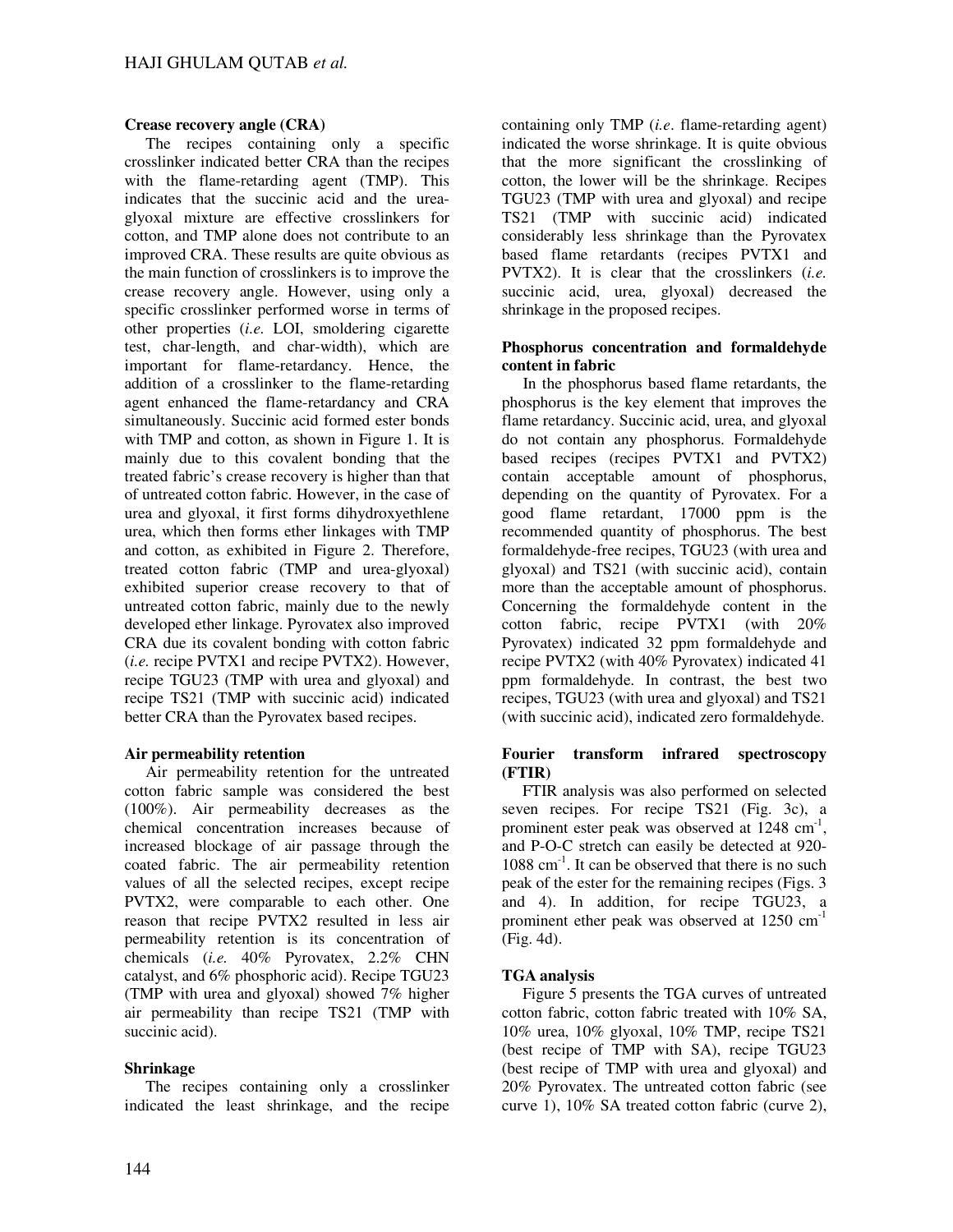4500

 $\mathbf b$ 

4500

10% urea (curve 3) and 10% glyoxal (curve 4) have decomposition temperatures starting at 337 °C. The cotton fabrics treated with the fire retardants have lower decomposition temperature because of the catalytic dehydration of cellulose by the fire retardants. The decomposition temperature of recipe TGU23 treated fabric (306 °C, curve 7) was higher than that corresponding to recipes TS21 (300 °C, curve 6), 20% Pyrovatex (280 °C, curve 8) and TMP 10% (250 °C, curve 5). However, the amount of char formed was higher for recipe TGU23 treated fabric (39.98%, curve 7) than for recipe TS21 (34.98%, curve 6), 20% Pyrovatex (28.79%, curve 8) and 10% TMP (23.56%, curve 5). Overall, recipe TGU23 treated cotton fabric exhibited better thermal stability than that treated with recipe TS21, 20% Pyrovatex and 10% TMP. These results are in line with the best char length and width exhibited by TGU23 treated fabric.



TMP, (b) 10% SA, (c) recipe TS21

TMP, (b) 10% urea, (c) 10% glyoxal, (d) TGU23



Figure 5: TGA analysis of (1) untreated cotton fabric, and samples treated with (2) 10% SA, (3) 10% urea, (4) 10% glyoxal, (5) 10% TMP, (6) recipe TGU23, (7) recipe TS21, (8) 20% PVTX

#### **Energy dispersive X-ray spectroscopy (EDX) analysis**

EDX analysis is used to obtain X-ray spectra of solids. It is a vital technique to identify the elements in the materials. The EDX analysis was performed on seven recipes, as described in Figure 6. It can be observed that there is no peak of phosphorus in the control fabric or in the recipe with a crosslinker (*i.e.* 10% succinic acid, 10%

urea and 10% glyoxal). Hence, using only crosslinker did not impart flame retardancy. In contrast, prominent phosphorus peaks can be observed when using only TMP and for the best recipes TS21 (with succinic acid) and TGU23 (with urea and glyoxal). Hence, EDX analysis confirmed the presence of phosphorus in the proposed flame retardant recipes. Recipe TGU23 (with urea and glyoxal) showed higher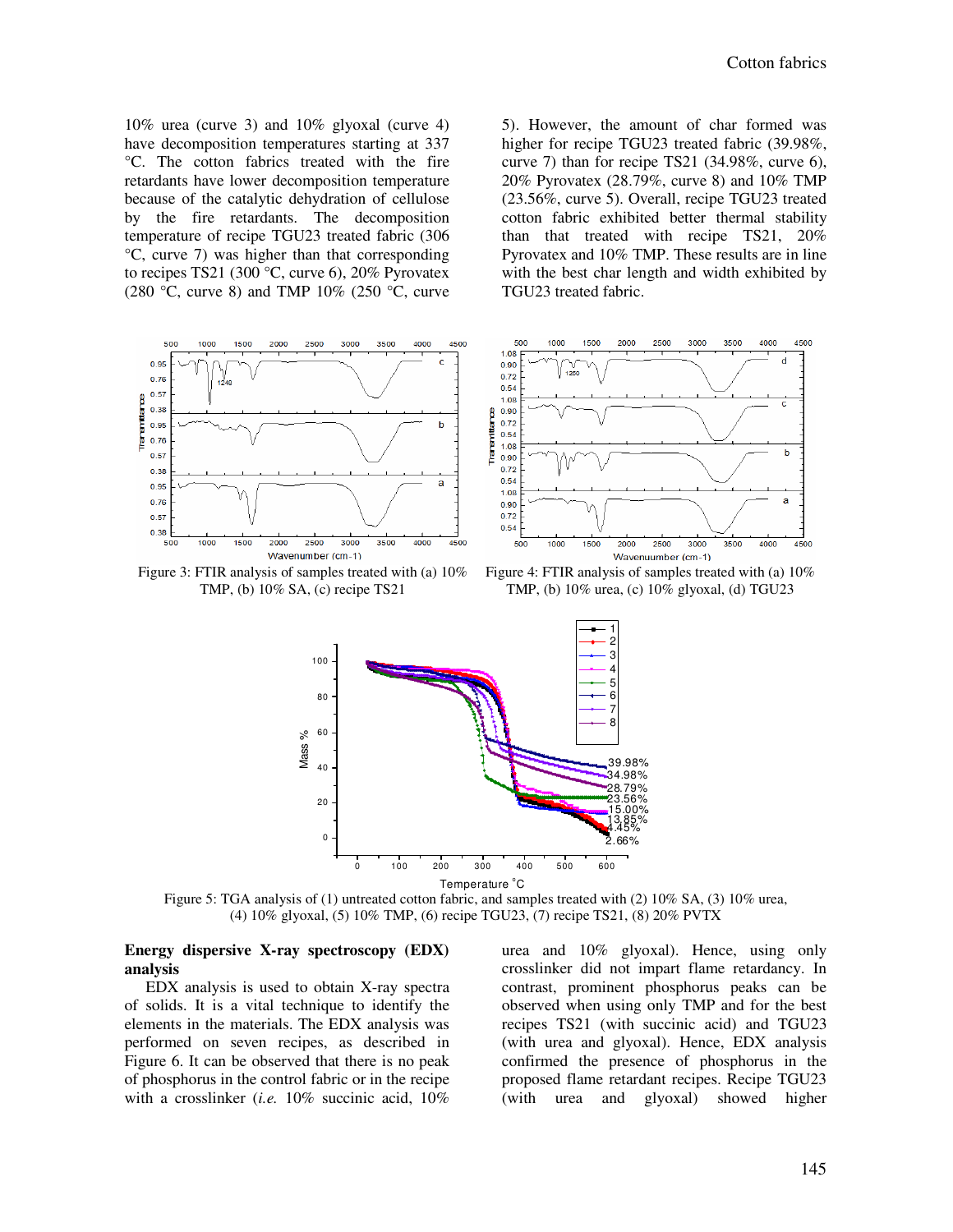phosphorus of 23.32%, which is responsible for its superior fire retardancy as well.

#### **SEM analysis**

SEM analysis was performed on three selected samples, specifically, untreated cotton, the sample treated with recipe TS21 (the best recipe using TMP and succinic acid) and the fabric treated with TGU23 (the best recipe using TMP with urea and glyoxal). It can be observed that the surface of the untreated cotton sample is clear and smooth.



Figure 6: EDX analysis of (a) control fabric, and samples treated with (b) 10% succinic acid, (c) 10% urea, (d) 10% glyoxal, (e) 10% TMP, (f) recipe TS21 (with succinic acid), (g) recipe TGU23 (with urea and glyoxal)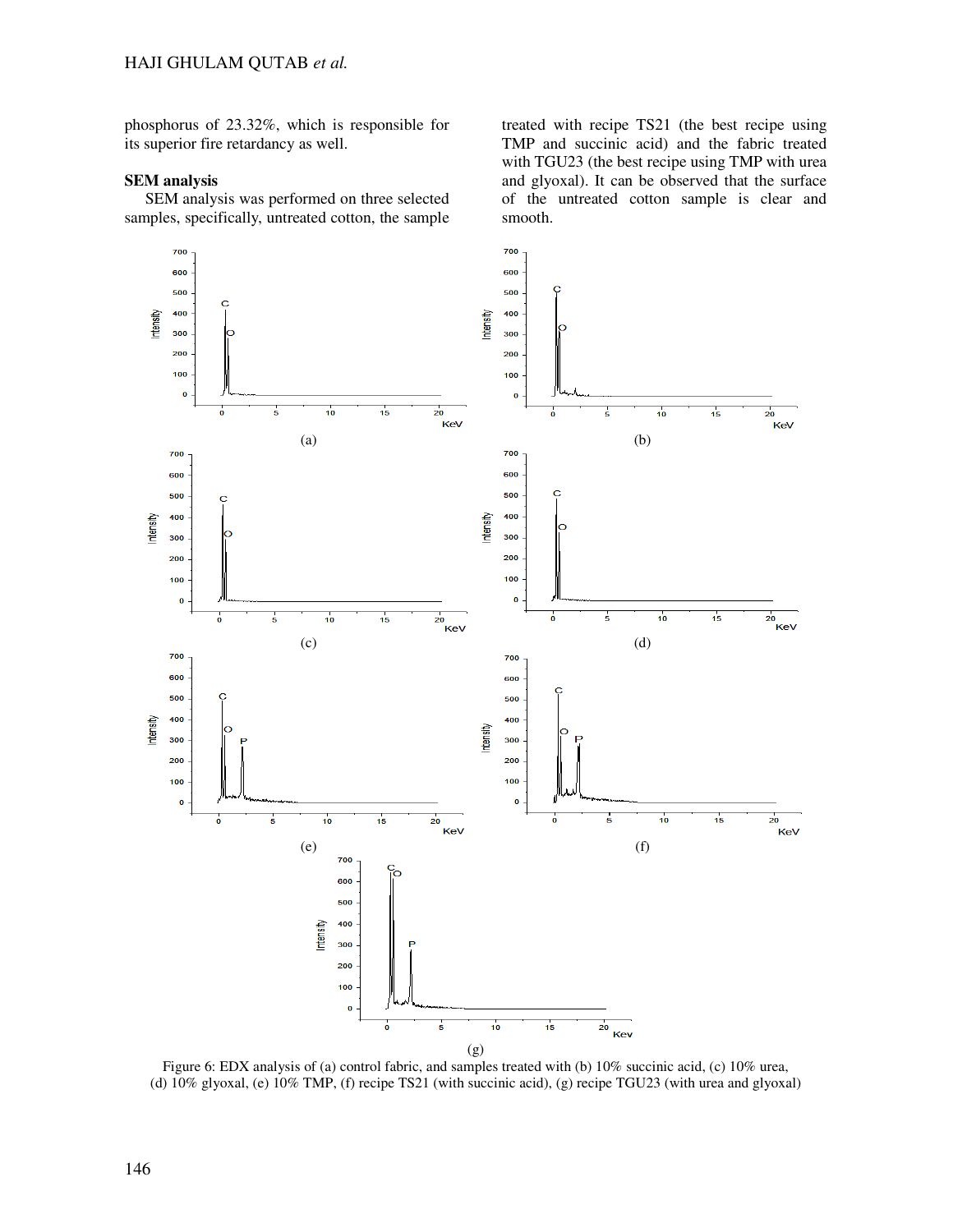

Figure 7: SEM images of (a) untreated cotton fabric sample, and samples treated with (b) recipe TS21 (with succinic acid), (c) recipe TGU23 (with urea and glyoxal)



Figure 8: Antimicrobial test of (a) recipe TS21 (with succinic acid), (b) recipe TGU23 (with urea and glyoxal), (c) untreated cotton fabric

However, the surface of the sample treated with the above two best polymerization involving recipes reveals the coating on the fabric, which is evidence that the fire retardant has been successfully applied onto the cotton fabric (Fig. 7).

#### **Antimicrobial performance of finished cotton fabric**

The antimicrobial test was performed on the untreated cotton sample, and on samples treated with recipe TS21 (the best recipe using TMP with succinic acid) and TGU23 (the best recipe using TMP with urea and glyoxal). It can be observed that the untreated cotton sample showed no antimicrobial activity, as expected. However, the sample treated with the best recipe using TMP with succinic acid (TS21) exhibited 0.91 mm width of the clear zone of inhibition, and the best recipe using TMP with urea and glyoxal (TGU23) showed 0.34 mm width of the clear zone of inhibition (Fig. 8). Hence, the proposed recipes showed good antimicrobial performance.

#### **CONCLUSION**

This research successfully develops two efficient flame retardant recipes, using trimethyl phosphate (TMP) with bio-based crosslinker succinic acid, as well as TMP with urea-glyoxal under different polymerization atmospheres and<br>conditions. When treated under normal conditions. When treated under normal atmosphere and without using catalyst or initiator, the fabric sample was fully burned for each assessed recipe involving succinic acid and TMP. Similarly, when nitrogen atmosphere was used for the treatment, the fabric sample was fully burned for each of the prepared recipes. However, the addition of catalyst (SHP) and initiator (PPS) to the recipes with TMP and succinic acid improved the flame retardancy. The optimum result in the case of succinic acid was obtained when 10% succinic acid was polymerized with 10% TMP, along with catalyst 8% SHP and 0.5% PPS at 75 °C under nitrogen atmosphere. The char-length for this best recipe was higher than that corresponding to the 40% Pyrovatex based recipe and lower than that of the 20% Pyrovatex based recipe. Similarly, in the case of polymerization between TMP, urea, and glyoxal, the best results were obtained under nitrogen atmosphere. The above-mentioned optimized recipes also exhibited improved performance in terms of LOI, shrinkage control, antimicrobial and crease recovery properties. EDX analysis confirmed the presence